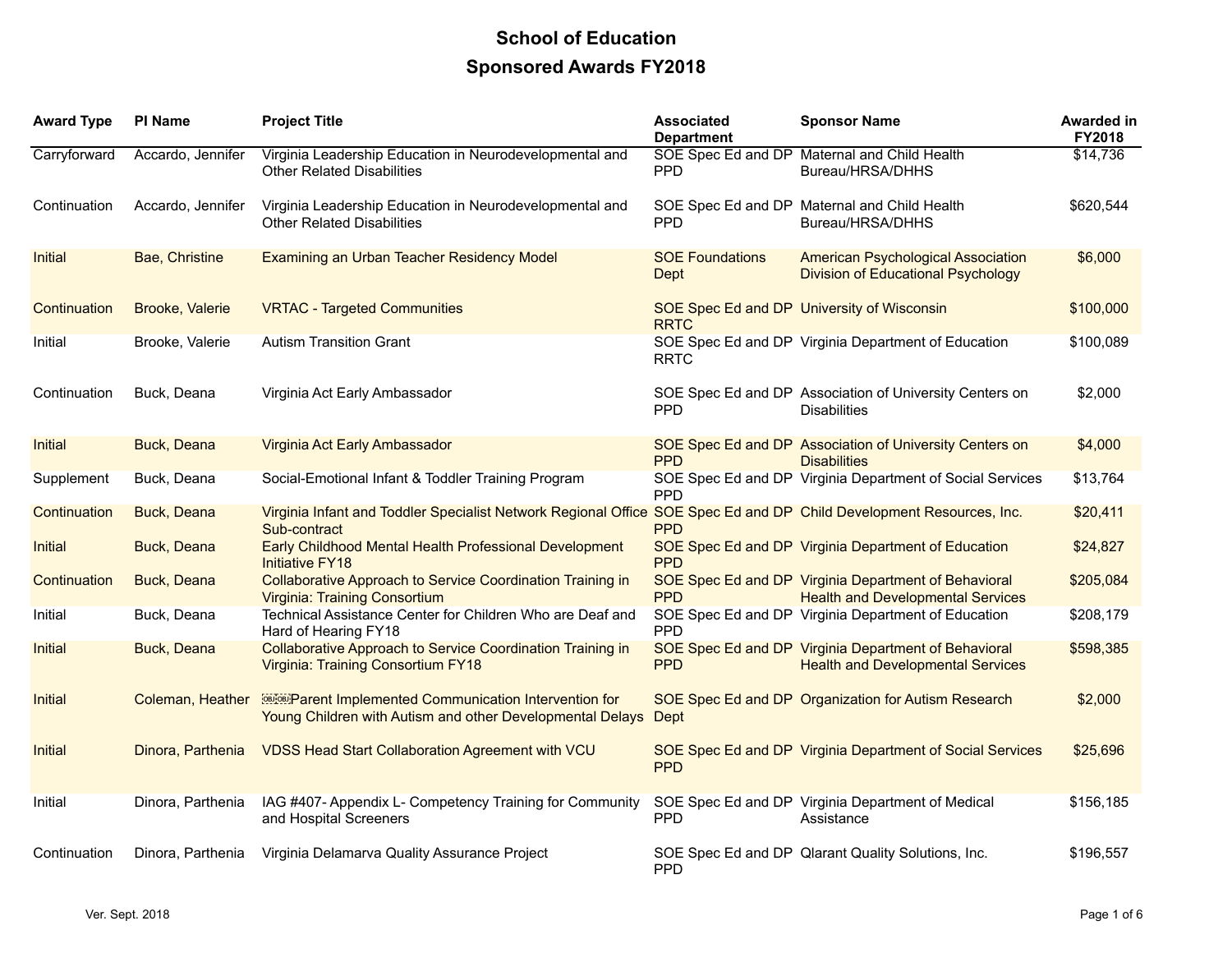| <b>Award Type</b> | <b>PI Name</b>          | <b>Project Title</b>                                                                                                                                                      | <b>Associated</b><br><b>Department</b>     | <b>Sponsor Name</b>                                                                              | <b>Awarded in</b><br>FY2018 |
|-------------------|-------------------------|---------------------------------------------------------------------------------------------------------------------------------------------------------------------------|--------------------------------------------|--------------------------------------------------------------------------------------------------|-----------------------------|
| Initial           | Dinora, Parthenia       | Project CHAT - Project Communication & Health Advocacy<br>Training                                                                                                        | <b>PPD</b>                                 | SOE Spec Ed and DP Virginia Board for People with<br><b>Disabilities</b>                         | \$199,999                   |
| Continuation      | Dinora, Parthenia       | Virginia Delamarva Quality Assurance Project                                                                                                                              | <b>PPD</b>                                 | SOE Spec Ed and DP Qlarant Quality Solutions, Inc.                                               | \$229,658                   |
| Continuation      | Dinora, Parthenia       | Person Centered Practices Training Program                                                                                                                                | <b>PPD</b>                                 | SOE Spec Ed and DP Virginia Department of Behavioral<br><b>Health and Developmental Services</b> | \$257,500                   |
| Continuation      | Dinora, Parthenia       | National Core Indicator 2015-2016                                                                                                                                         | <b>PPD</b>                                 | SOE Spec Ed and DP Virginia Department of Behavioral<br><b>Health and Developmental Services</b> | \$300,000                   |
| Initial           | Dinora, Parthenia       | DBHDS Family to Family and Leap Fy18                                                                                                                                      | <b>PPD</b>                                 | SOE Spec Ed and DP Virginia Department of Behavioral<br>Health and Developmental Services        | \$336,682                   |
| Initial           | Dinora, Parthenia       | Evaluation of LEAP (Leadership for Empowerment and<br>Abuse Prevention): A Healthy Relationship Curriculum for<br>People with Intellectual and Developmental Disabilities | <b>PPD</b>                                 | SOE Spec Ed and DP Violence Against Women<br><b>Office/Department of Justice</b>                 | \$400,000                   |
| Initial           | Dozier, Therese         | 2017-2018 VCU Clinical Faculty Grant                                                                                                                                      |                                            | SOE Teach Lrng CTL Virginia Department of Education                                              | \$20,100                    |
| Continuation      | Dozier, Therese         | <b>Richmond Teacher Residency Program</b>                                                                                                                                 |                                            | SOE Teach Lrng Dept Department of Education                                                      | \$211,278                   |
| Supplement        | Dozier, Therese         | 2018 Richmond Teacher Residency Program (RTR)                                                                                                                             |                                            | SOE Teach Lrng CTL Virginia Department of Education                                              | \$266,640                   |
| Initial           | Dozier, Therese         | Petersburg Teacher Residency (PTR) Pilot                                                                                                                                  |                                            | SOE Teach Lrng CTL Virginia Department of Education                                              | \$396,000                   |
| Initial           | Dozier, Therese         | 2018 Richmond Teacher Residency Program (RTR)                                                                                                                             |                                            | SOE Teach Lrng CTL Virginia Department of Education                                              | \$600,000                   |
| Continuation      | Durando, Julie          | National Center on Deaf Blindness (VCU Subaward) Fy17                                                                                                                     | <b>PPD</b>                                 | SOE Spec Ed and DP Western Oregon University                                                     | \$11,007                    |
| Initial           | Durando, Julie          | Professional Development and Training Project in Deaf-<br><b>Blindness FY18</b>                                                                                           | <b>PPD</b>                                 | SOE Spec Ed and DP Virginia Department of Education                                              | \$53,074                    |
| Initial           | Durando, Julie          | National Center on Deaf Blindness (NCDB) VCU Subaward<br><b>FY18</b>                                                                                                      | <b>PPD</b>                                 | SOE Spec Ed and DP Helen Keller National Center                                                  | \$67,414                    |
| Continuation      | Durando, Julie          | Virgina Project for Children and Young Adults with Deaf-<br><b>Blindness</b>                                                                                              | <b>PPD</b>                                 | SOE Spec Ed and DP Department of Education                                                       | \$234,082                   |
| Initial           | Edmondson,<br>Elizabeth | VISTA ELIS at UVA (Yr. 3)                                                                                                                                                 | SOE Teach Lrng Dept University of Virginia |                                                                                                  | \$14,103                    |
| Initial           | Edmondson,<br>Elizabeth | Phase II Virginia Commonwealth University (VCU) Noyce<br>Initiative                                                                                                       |                                            | SOE Teach Lrng Dept National Science Foundation                                                  | \$64,817                    |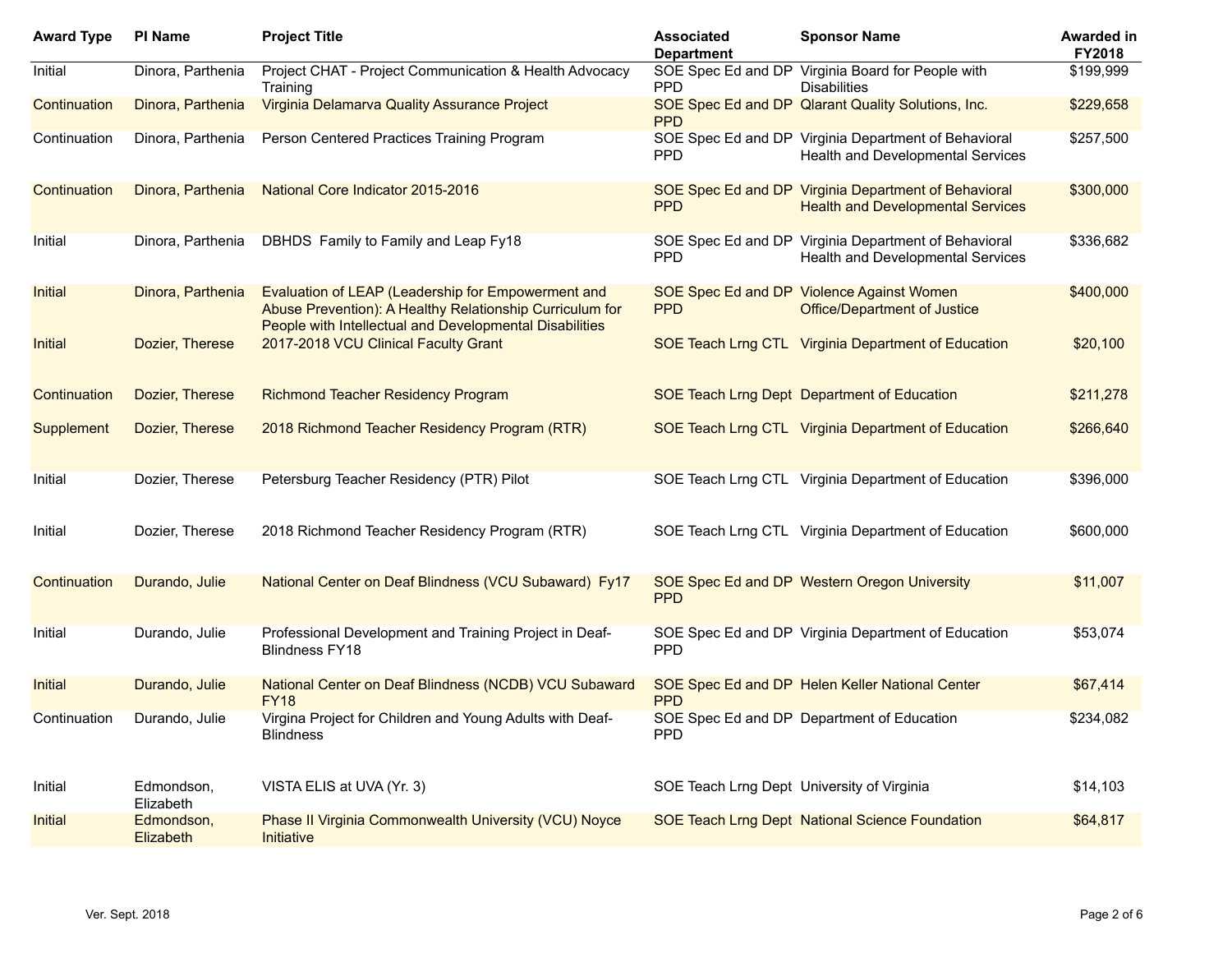| <b>Award Type</b> | <b>PI Name</b>        | <b>Project Title</b>                                                                                                                       | <b>Associated</b><br><b>Department</b>                | <b>Sponsor Name</b>                                                                              | Awarded in<br>FY2018 |
|-------------------|-----------------------|--------------------------------------------------------------------------------------------------------------------------------------------|-------------------------------------------------------|--------------------------------------------------------------------------------------------------|----------------------|
| Continuation      | Evans, Susan          | Implementation & Evaluation of a Benefit Offset National<br>Demonstration (BOND)                                                           | SOE Spec Ed and DP Abt Associates Inc.<br><b>RRTC</b> |                                                                                                  | \$7,225              |
| Supplement        | Evans, Susan          | Implementation & Evaluation of a Benefit Offset National<br>Demonstration (BOND)                                                           | SOE Spec Ed and DP Abt Associates Inc.<br><b>RRTC</b> |                                                                                                  | \$10,455             |
| Continuation      | Gibson, Donna         | A collaborative model of preparing school counseling<br>students as related service providers to students with<br>disabilities             |                                                       | <b>SOE CounsI Ed Dept</b> Department of Education                                                | \$223,820            |
| Supplement        | Gilles, Donna         | Training for Teachers of Students with Severe Disabilities<br>FY17                                                                         | <b>PPD</b>                                            | SOE Spec Ed and DP George Mason University                                                       | \$11,224             |
| Initial           | Gilles, Donna         | Leadership for NWD and Training Coordination (for DARS<br>project)                                                                         | <b>PPD</b>                                            | SOE Spec Ed and DP Virginia Department for Aging and<br><b>Rehabilitative Services</b>           | \$33,645             |
| Supplement        | Gilles, Donna         | Training and Technical Assistance Center 619 2016-2018                                                                                     | <b>PPD</b>                                            | SOE Spec Ed and DP Virginia Department of Education                                              | \$42,104             |
| Carryforward      | Gilles, Donna         | Partnership for People with Disabilities: A University Center<br>on Development Disabilities at Virginia Commonwealth<br><b>University</b> | <b>PPD</b>                                            | SOE Spec Ed and DP Administration on Intellectual and<br><b>Developmental Disabilities/DHHS</b>  | \$52,115             |
| Initial           | Gilles, Donna         | Training for Teachers of Students with Severe Disabilities<br><b>FY18</b>                                                                  | <b>PPD</b>                                            | SOE Spec Ed and DP George Mason University                                                       | \$73,000             |
| Continuation      | Gilles, Donna         | Traumatic Brain Injury FY16                                                                                                                | <b>PPD</b>                                            | SOE Spec Ed and DP Virginia Department of Education                                              | \$140,000            |
| Initial           | Gilles, Donna         | Traumatic Brain Injury FY18                                                                                                                | <b>PPD</b>                                            | SOE Spec Ed and DP Virginia Department of Education                                              | \$145,000            |
| Continuation      | Gilles, Donna         | Early Intervention Technical Assistance FY15                                                                                               | <b>PPD</b>                                            | SOE Spec Ed and DP Virginia Department of Behavioral<br>Health and Developmental Services        | \$224,743            |
| Initial           | Gilles, Donna         | Training and Technical Assistance Center 619 2017-2019                                                                                     | <b>PPD</b>                                            | SOE Spec Ed and DP Virginia Department of Education                                              | \$386,695            |
| Initial           | Gilles, Donna         | <b>Project Living Well</b>                                                                                                                 | <b>PPD</b>                                            | SOE Spec Ed and DP Administration for Community<br>Living/DHHS                                   | \$435,000            |
| Continuation      | Gilles, Donna         | Partnership for People with Disabilities: A University Center<br>on Development Disabilities at Virginia Commonwealth                      | <b>PPD</b>                                            | SOE Spec Ed and DP Administration on Intellectual and<br>Developmental Disabilities/DHHS         | \$547,000            |
| Initial           | Gilles, Donna         | Early Intervention Technical Assistance FY18 (Part C)                                                                                      | <b>PPD</b>                                            | SOE Spec Ed and DP Virginia Department of Behavioral<br><b>Health and Developmental Services</b> | \$674,228            |
| Carryforward      | Gilles, Donna         | Training and Technical Assistance Center 611 Funds 2015-<br>2017                                                                           | <b>PPD</b>                                            | SOE Spec Ed and DP Virginia Department of Education                                              | \$791,858            |
| Initial           | Gilles, Donna         | Training and Technical Assistance Center 611 2017-2019                                                                                     | <b>PPD</b>                                            | SOE Spec Ed and DP Virginia Department of Education                                              | \$2,308,894          |
| Initial           | Hall, Amanda          | MLK Collaborative Intervention Project II                                                                                                  | SOE Deans Office<br>Dean's Suite                      | <b>Richmond City Public Schools</b>                                                              | \$135,000            |
| Initial           | Hargraves,<br>Rosalyn | The Virginia - North Carolina Louis Stokes Alliance for<br>Minority Participation Mid-level LSAMP                                          | SOE Teach Lrng Dept University of Virginia            |                                                                                                  | \$73,187             |
| Supplement        | Huebner, Joanne       | Department of Aging and Rehabilitative Services                                                                                            | <b>SOE Teach Lrng</b><br><b>VALRC</b>                 | Virginia Department for Aging and<br><b>Rehabilitative Services</b>                              | \$8,000              |
| Initial           | Huebner, Joanne       | Virginia Literacy Foundation                                                                                                               | SOE Teach Lrng<br><b>VALRC</b>                        | Virginia Literacy Foundation                                                                     | \$14,865             |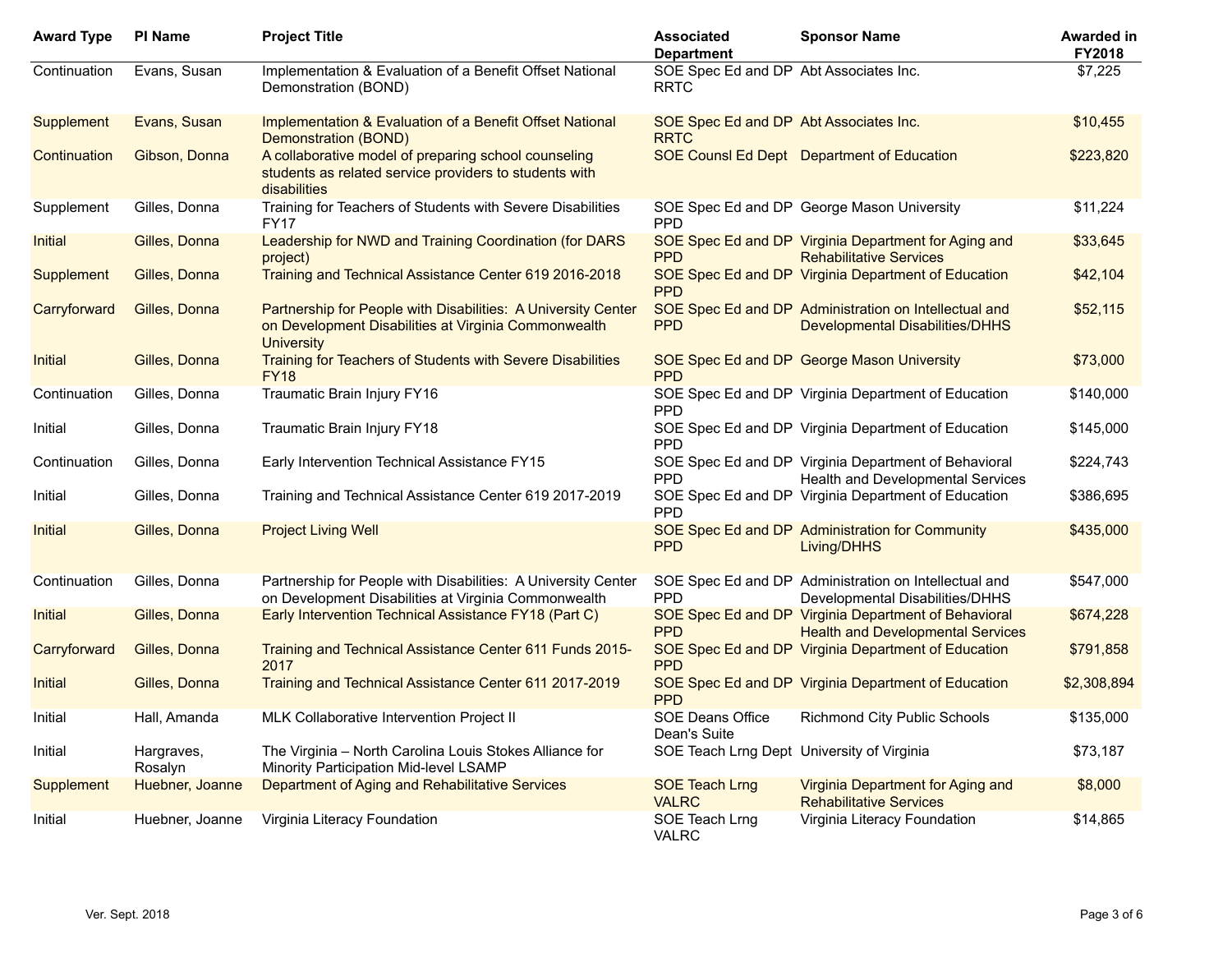| <b>Award Type</b> | <b>PI Name</b>         | <b>Project Title</b>                                                                                        | <b>Associated</b><br><b>Department</b>                | <b>Sponsor Name</b>                                                                       | <b>Awarded in</b><br>FY2018 |
|-------------------|------------------------|-------------------------------------------------------------------------------------------------------------|-------------------------------------------------------|-------------------------------------------------------------------------------------------|-----------------------------|
| Continuation      | Huebner, Joanne        | Aligning Virginia's Out-of-School Youth Programs with the<br>New Virginia Economy                           | SOE Teach Lrng<br><b>VALRC</b>                        | Virginia Foundation for Community<br><b>College Education</b>                             | \$24,988                    |
| Initial           | Huebner, Joanne        | Road to Success in Virginia Program (RSVP)                                                                  | SOE Teach Lrng<br><b>VALRC</b>                        | Virginia Community College System                                                         | \$30,000                    |
| Initial           | Huebner, Joanne        | 2017-2018 Virginia Adult Learning Resource Center                                                           | <b>SOE Teach Lrng</b><br><b>VALRC</b>                 | <b>Virginia Department of Education</b>                                                   | \$1,200,000                 |
| Initial           | Hutchinson,<br>Cynthia | <b>ExCELL Year 8</b>                                                                                        | <b>SOE Teach Lrng</b><br><b>VALRC</b>                 | <b>Virginia Literacy Foundation</b>                                                       | \$422,592                   |
| Continuation      | Inge, Katherine        | Effects of Customized Employment on the Employment<br>Outcomes of Transition-Age Youth with Disabilities: A | <b>RRTC</b>                                           | SOE Spec Ed and DP Administration for Community<br>Living/DHHS                            | \$499,945                   |
| Increment         | Kregel, John           | <b>National Training and Data Center</b>                                                                    | <b>RRTC</b>                                           | SOE Spec Ed and DP Social Security Administration/DHHS                                    | \$34,580                    |
| Initial           | Kregel, John           | <b>Supported Employment Demonstration</b>                                                                   | SOE Spec Ed and DP WESTAT<br><b>RRTC</b>              |                                                                                           | \$121,353                   |
| Supplement        | Kregel, John           | National Training and Data Center                                                                           | <b>RRTC</b>                                           | SOE Spec Ed and DP Social Security Administration/DHHS                                    | \$159,753                   |
| Supplement        | Kregel, John           | National Training and Data Center                                                                           | <b>RRTC</b>                                           | SOE Spec Ed and DP Social Security Administration/DHHS                                    | \$192,363                   |
| Supplememt        | Kregel, John           | <b>National Training and Data Center</b>                                                                    | <b>RRTC</b>                                           | SOE Spec Ed and DP Social Security Administration/DHHS                                    | \$342,592                   |
| Continuation      | Kregel, John           | Promoting Opportunity Demonstration - Implementation                                                        | SOE Spec Ed and DP Abt Associates Inc.<br><b>RRTC</b> |                                                                                           | \$679,553                   |
| Continuation      | Kregel, John           | <b>National Training and Data Center</b>                                                                    | <b>RRTC</b>                                           | SOE Spec Ed and DP Social Security Administration/DHHS                                    | \$3,896,970                 |
| Initial           | Parkhouse, Hillary     | Partnership for the Future's Curriculum Development Project                                                 |                                                       | SOE Teach Lrng Dept Partnership for the Future                                            | \$17,513                    |
| Initial           | Schall, Carol          | Virginia Autism Resource Center                                                                             | <b>RRTC</b>                                           | SOE Spec Ed and DP Virginia Department of Behavioral<br>Health and Developmental Services | \$190,000                   |
| Initial           | Schmitt, Michelle      | Virginia is for All Learners: Education Equity Summer<br>Institute(special)                                 |                                                       | SOE Counsl Ed SCC Virginia Department of Education                                        | \$1,653                     |
| Supplement        | Schmitt, Michelle      | Dept of Behavioral Health & Developmental Services<br><b>Strategic Prevention Framework Program</b>         | <b>SOE CounsI Ed SCC</b>                              | <b>Virginia Department of Behavioral</b><br><b>Health and Developmental Services</b>      | \$45,150                    |
| Initial           | Schmitt, Michelle      | <b>VDOE School Mental Health Conference</b>                                                                 | SOE Counsi Ed SCC                                     | Virginia Department of Education                                                          | \$64,578                    |
| Initial           | Schmitt. Michelle      | VTSS Summer Training and Technical Assistance 2018                                                          |                                                       | SOE Counsl Ed SCC Virginia Department of Education                                        | \$104,450                   |
| Initial           | Schmitt, Michelle      | <b>SAMHSA Evaluation</b>                                                                                    |                                                       | SOE Counsl Ed SCC Virginia Department of Education                                        | \$170,512                   |
| Initial           | Schmitt, Michelle      | PBIS GA state funds fy17-18                                                                                 |                                                       | SOE Counsl Ed SCC Virginia Department of Education                                        | \$197,000                   |
| Initial           | Schmitt, Michelle      | Project Aware Year 4                                                                                        |                                                       | SOE Counsl Ed SCC Virginia Department of Education                                        | \$245,935                   |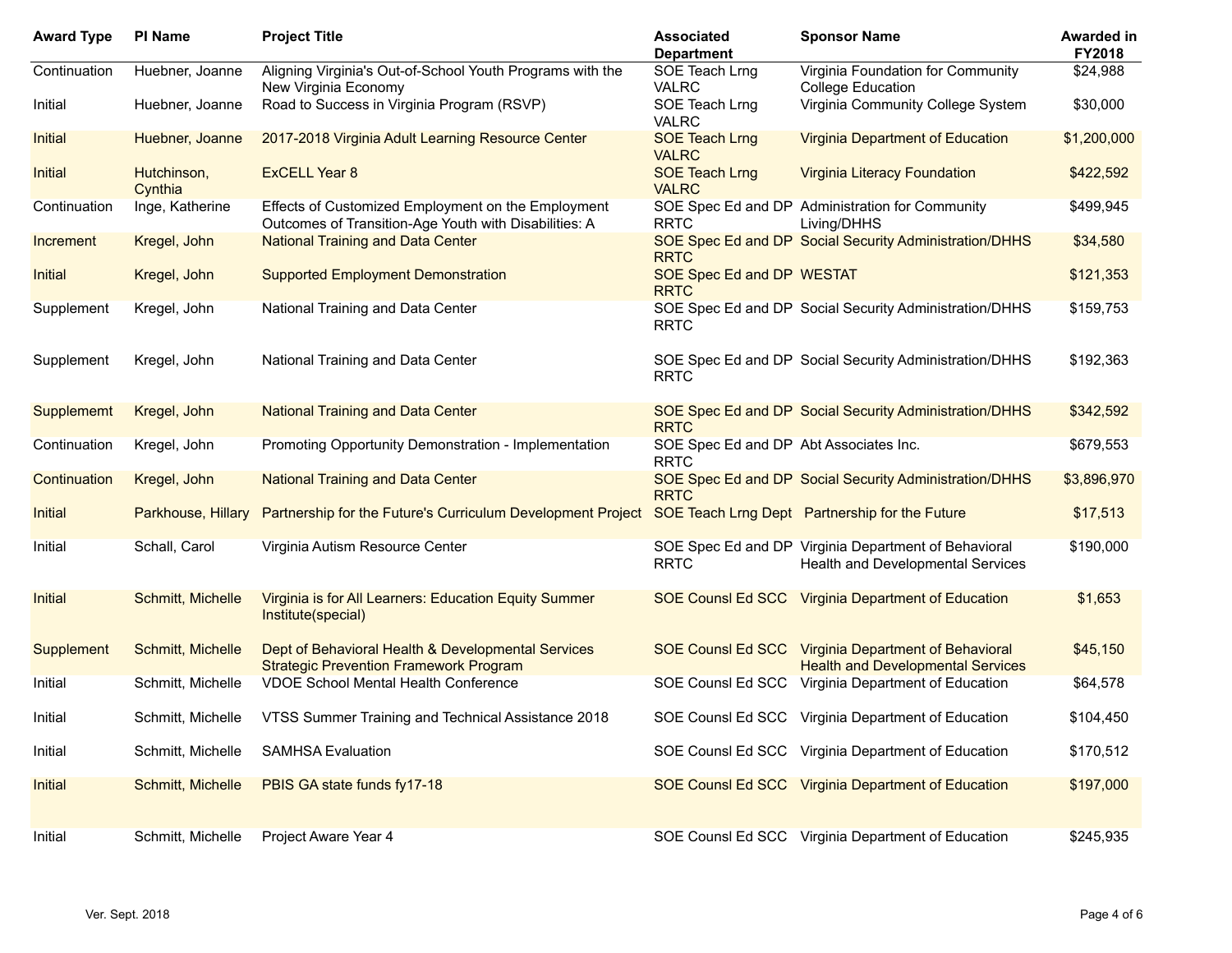| <b>Award Type</b> | PI Name                  | <b>Project Title</b>                                                                                                                                                                  | <b>Associated</b><br><b>Department</b>                 | <b>Sponsor Name</b>                                                    | <b>Awarded in</b><br><b>FY2018</b> |
|-------------------|--------------------------|---------------------------------------------------------------------------------------------------------------------------------------------------------------------------------------|--------------------------------------------------------|------------------------------------------------------------------------|------------------------------------|
| Supplement        | Schmitt, Michelle        | <b>Project Aware Year 4</b>                                                                                                                                                           | <b>SOE CounsI Ed SCC</b>                               | <b>Virginia Department of Education</b>                                | \$246,298                          |
| Continuation      | Schmitt, Michelle        | Dept of Behavioral Health & Developmental Services<br><b>Strategic Prevention Framework Program</b>                                                                                   | SOE Counsi Ed SCC                                      | Virginia Department of Behavioral<br>Health and Developmental Services | \$315,000                          |
| Initial           | Schmitt, Michelle        | VTSS SPDG "2" 2017-2018                                                                                                                                                               |                                                        | SOE Counsl Ed SCC Virginia Department of Education                     | \$382,274                          |
| Initial           | Schmitt, Michelle        | VTSS Fed 2017-2018                                                                                                                                                                    |                                                        | SOE Counsl Ed SCC Virginia Department of Education                     | \$400,000                          |
| Continuation      | Schmitt, Michelle        | <b>VDOE School Climate Transformation Yr3</b>                                                                                                                                         |                                                        | SOE Counsl Ed SCC Virginia Department of Education                     | \$621,661                          |
| Initial           | Schmitt, Michelle        | SPDG 3 System Coaches and Evaluation                                                                                                                                                  |                                                        | SOE Counsl Ed SCC Virginia Department of Education                     | \$902,410                          |
| Initial           | Scott, Laron             | Transforming COVE Through a Universal Design for Learning SOE Spec Ed and DP Virginia Department of Education<br>Model of Instruction (2017-2018)                                     | Dept                                                   |                                                                        | \$107,377                          |
| Initial           | Senechal, Jesse          | <b>NextUP</b> Evaluation                                                                                                                                                              | <b>SOE Foundations</b><br><b>MERC</b>                  | NextUp                                                                 | \$14,720                           |
| Initial           | Senechal, Jesse          | <b>CodeRVA - Magnet School Grant Evaluation</b>                                                                                                                                       | <b>SOE Foundations</b><br>Dept                         | CodeRVA                                                                | \$120,500                          |
| Continuation      | Sutherland, Kevin        | <b>BEST in Class Online: A Web-based Intervention Supporting</b><br>Early Childhood Teachers' Use of Evidence-based Practices<br>with Young Children at Risk for Emotional/Behavioral | SOE Spec Ed and DP University of Florida<br>Sutherland |                                                                        | \$116,104                          |
| Continuation      | Sutherland, Kevin        | BEST in Class Elementary: A Preventative Classroom-Based<br><b>Intervention Model</b>                                                                                                 | Dept                                                   | SOE Spec Ed and DP Department of Education                             | \$500,805                          |
| Continuation      | Thoma, Colleen           | <b>Research to Policy Advocacy Program</b>                                                                                                                                            | Dept                                                   | SOE Spec Ed and DP Department of Education                             | \$246,560                          |
| Initial           | Wheeler, Naomi           | Partnership for Families                                                                                                                                                              |                                                        | SOE Counsl Ed Dept Partnership for Families-Northside<br>Richmond      | \$1,755                            |
| Initial           | Wilberger, Sandra        | VDSS Virginia Cross Sector Professional Development State SOE Spec Ed and DP Virginia Department of Social Services<br><b>Coordination FY18</b>                                       | <b>PPD</b>                                             |                                                                        | \$25,000                           |
| Decrease          | Wilberger, Sandra        | QRIS Master Rater FY17                                                                                                                                                                | <b>PPD</b>                                             | SOE Spec Ed and DP Virginia Department of Social Services              | \$48,233                           |
| Initial           |                          | Wilberger, Sandra Inclusive Practices in Early Childhood FY18                                                                                                                         | <b>PPD</b>                                             | SOE Spec Ed and DP Virginia Department of Education                    | \$65,000                           |
| Continuation      | <b>Wilberger, Sandra</b> | <b>QRIS Master Rater FY17</b>                                                                                                                                                         | <b>PPD</b>                                             | SOE Spec Ed and DP Virginia Department of Social Services              | \$140,552                          |
| Initial           | Xu, Yaoying              | Project 3IP                                                                                                                                                                           | Dept                                                   | SOE Spec Ed and DP Department of Education                             | \$98,754                           |
| Continuation      | Xu, Yaoying              | Project KSR: Preparing Knowledge, Skilled, Responsive<br>Early Intervention, Early Childhood Special Education                                                                        | Dept                                                   | SOE Spec Ed and DP Department of Education                             | \$249,738                          |
| Supplement        | Yarbrough, Dana          | <b>EHDI Family Support</b>                                                                                                                                                            | <b>PPD</b>                                             | SOE Spec Ed and DP Virginia Department of Health                       | \$11,423                           |